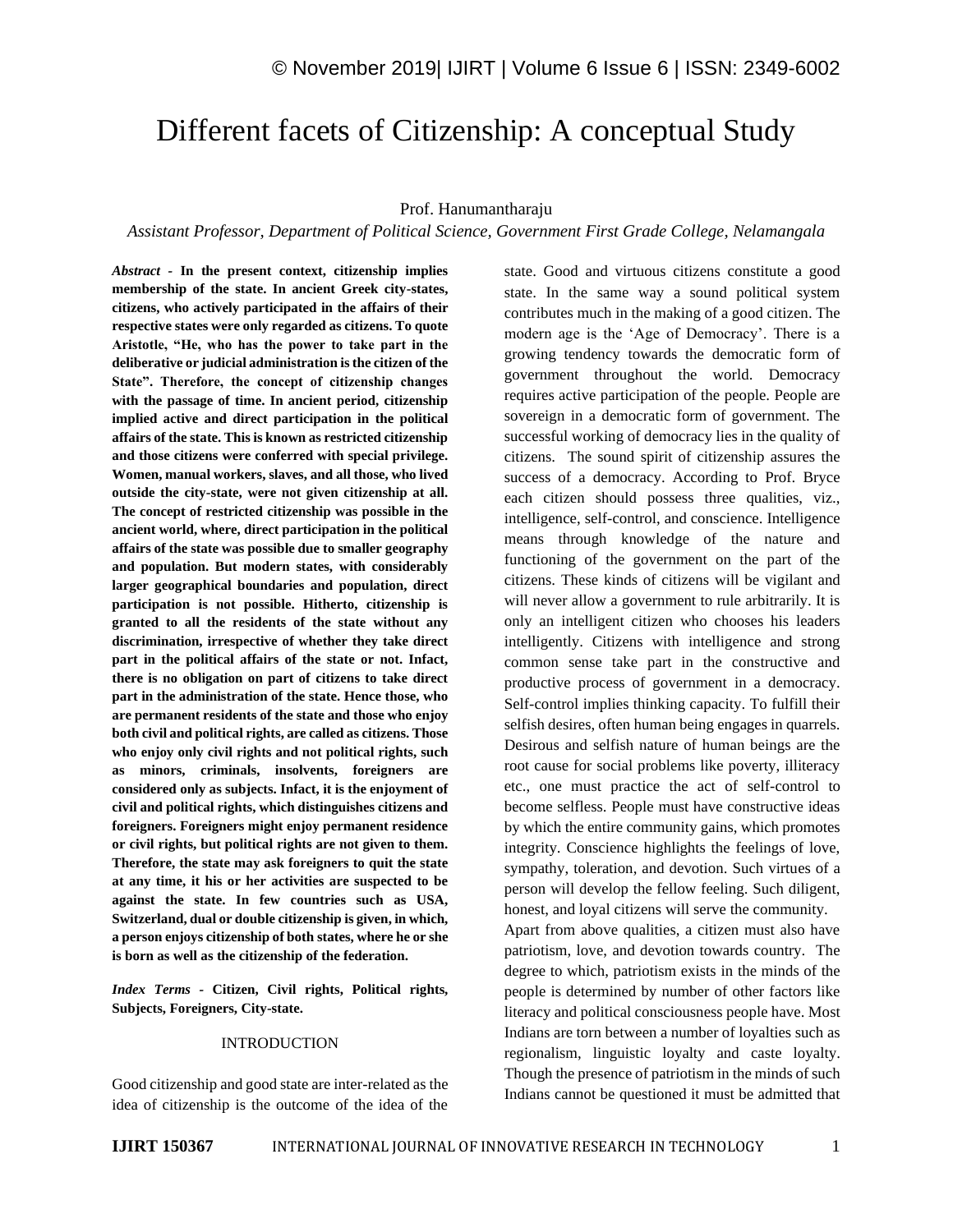they have failed in giving precedence to patriotism over other loyalties. The perceptible loss of political awareness of the Indians has prevented them from knowing what goes into the making of the nation and what nation building demands of its citizens. The absence of patriotism leads to corruption and inefficient democratic and social institutions. The process of inculcating patriotism has to be complemented by the universal education and eradication of poverty. Nation can be strongly built only with the efforts made by its people. Tolerance is another pre-requisite for the success of democracy. Citizens have to be tolerant of other cultures and traditions and must try to uplift the country from the inferno of communal violence. Though having faith in one's own religion is essential, one should not try to degrade other religion. Respecting other religion will help in the process of nation building.

# ACQUIRING OR LOSING CITIZENSHIP

There are two channels to acquire citizenship. They are: (a) Birth and Descent (b) Grant or Conferment.

- a. Birth and Descent: The most usual form of acquiring citizenship is by birth. This is called as the 'Principle of Jus Sanguinus' or 'the rule of blood relationship'. According to this principle, children born to certain parents will be regarded as the citizens of the state of their parents. There is one more principle called 'Principle of Jus Soli', which means on the basis of Birth. Persons born in a particular state become citizens of that state by virtue of their birth, even if the parents belong to other state. The territory on which birth occurs is exclusively the decisive factor. Whenever, there is a conflict of dual citizenship arises, a person will be given an option of choosing citizenship of any one of the states on acquiring 18 years of age.
- b. Grant or Conferment: Citizenship may also be acquired by naturalization. It is a legal process, whereby a foreigner is transformed into a citizen. Through naturalization, an individual, who is a foreigner by birth acquires the citizenship of naturalizing state. Such citizens are called as 'Naturalised Citizens'.

There are various ways of becoming a naturalized citizen. The important among them are:

- 1. Marriage: A woman becomes a naturalized citizen of her husband's country when she marries a foreigner.
- 2. Domicile: Fixed period of residence in a foreign country may entitle a person to become a naturalized citizen of that country.
- 3. Appointment in a foreign service: When an individual is appointed in the service of a foreign state, he may be granted the citizenship of that state.
- 4. Acquiring property in foreign country: If a person acquires property in a foreign country and wants to become a citizen of that country, he may be granted citizenship.

## LOSING CITIZENSHIP

Just like acquiring, even citizenship might to lost in the following cases:

- a. when a woman marries a foreigner, she becomes a citizen of her husband's country and loses her original citizenship.
- b. when a person accepts a government job in a foreign country, he loses his citizenship of his mother country.
- c. any person who leaves his mother country and continues to live in a foreign country for a long period loses his citizenship of the mother country.
- d. In some countries, desertion from military services, acceptance of foreign decorations, convictions for serious crimes – all leads to the loss of citizenship.

If any citizen of India of full age and capacity, who is also a citizen or national of another country, makes in the prescribed manner a declaration renouncing his Indian citizenship; the declaration shall be registered by the prescribed authority, and upon such registration, that person shall cease to be a citizen of India. Provided that, if any such declaration is made during any war in which India may be engaged, registration thereof shall be withheld until the Central government otherwise directs. Where a person ceases to be a citizen of India every minor child of that person shall there upon cease to be a citizen of India, provided that any such child may, within one year after attaining full age, makes a declaration that he wishes to resume Indian citizenship and shall thereupon again become a citizen of India.